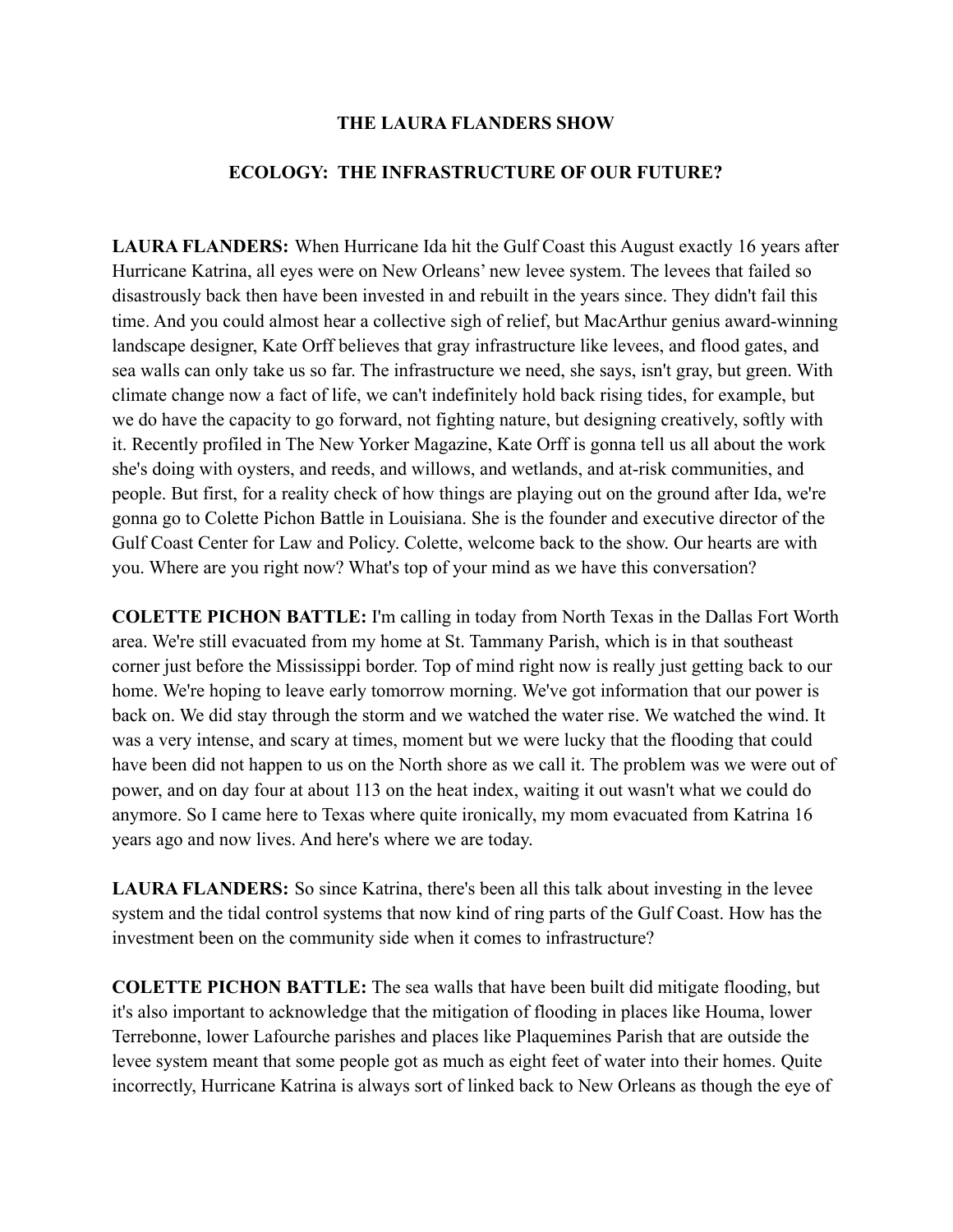the storm went over that city. But it didn't, it went just east of the city. It's important to acknowledge that hurricane Ida went just west of New Orleans. So both times, the eye of the storm missing that city, the levees were not tested. And we shouldn't think that they were, I think the narrative is wrong. Gray infrastructure is not what's gonna save us from a global climate crisis. And what we're seeing now is just the beginning. And if just the beginning we're at eight feet of water in people's houses, and not really tested around big cities like New Orleans, I think we've got to stay alert and stay vigilant.

**LAURA FLANDERS:** Now, you always make the point when we talk that a healthy ecology is not just about the environment. It's also about law, and policy, and community, and people. Talk a bit about what you mean when you say, you know, a healthy ecology requires justice.

**COLETTE PICHON BATTLE:** The truth of the matter is right now in south Louisiana and some parts of Mississippi, and even some parts of Texas, the government, corporations, other people are not around. Neighbors are having to help each other. What we need right now are laws that protect the people, not the corporations that are actually accelerating this climate crisis, that infrastructure bill, that reconciliation package, billions of dollars in for fossil fuels. We need our federal government to make laws and policies that invest in our people and our frontlines. We have no more time to waste.

**LAURA FLANDERS:** Now, President Biden came out strongly talking about the intergovernmental panel on climate change report saying, "Indeed, yes, we're at code red for the human race, with respect to climate change."

**PRESIDENT BIDEN:** And so, folks, we gotta listen to the scientists, and the economists, and the national security experts. They all tell us this is code red.

**LAURA FLANDERS:** He gathered electric car manufacturers, unions, and also talked about the danger of sort of green gentrification, or at least it came up in the conversation. Talk about what you heard there that was encouraging and what gave you pause.

**COLETTE PICHON BATTLE:** I'm encouraged that we finally have a president who can say climate change is real and it has real consequences. I'm less encouraged, I'm worried that we're giving all of these words, but doing actions that are to the contrary. We don't yet have an administration that's putting the people before these fossil fuel companies make their profit. We don't yet have decision makers. I mean, we're watching some of these senators and representatives halt and take out climate portions so that the bills that are in front of Congress right now can pass with bipartisan support. What I'm seeing is an investment into ensuring that the fossil fuel company doesn't lose its profits, or that we make sure that we stay friends with the very root causes of the problem. But we've gotta change. This is not about transition, this is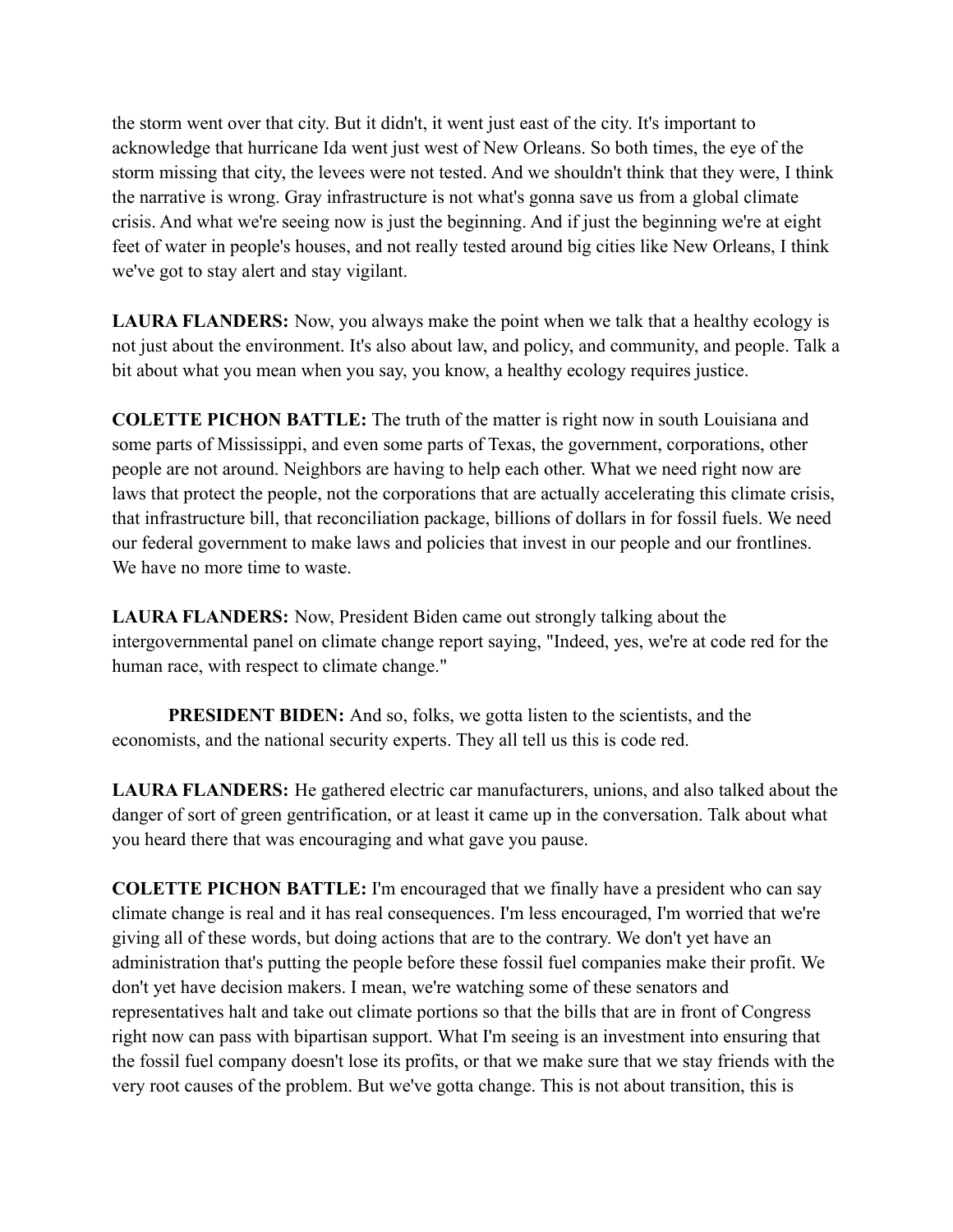about transformation. It's time right now to consider what does it look like to provide food, and housing, and transportation, and education for everyone. And let the profit margins be made off of luxury items and luxury things. But the basic elements of human existence and human dignity should not be up for profits, certainly not in the midst of a tragedy. And this green building and the greenwashing, when it's rooted in capitalism, it cannot work. When it's rooted in collective community power, it can save us.

**LAURA FLANDERS:** There have been on the other side of the equation, extraordinary mutual aid networks that have built up over the months of COVID. Many of them were there after Katrina, may have endured and revived themselves to address the pandemic. How are people actually meeting needs that are not being met by corporations or governments right now? And how can viewers and listeners, if they wanna find out more, do that?

**COLETTE PICHON BATTLE:** It's the community, it's the community, it's the community. I mean, I think, pre-Katrina, Louisiana had some of the highest numbers of residents that never left the state. And while that sounds odd to many people who just pick on the map where they wanna live and pick a neighborhood that they wanna live in, for south Louisiana, for a lot of folks, the place where you live is the place where your mother lived, your grandmother lived, and so on, and so on. The deep networks that exist in community are quite valuable. You can't put a dollar amount on culture. You can't put a dollar amount on trust, and this is what communities have intact. We've gotta invest in the frontlines. You've gotta invest in the communities. We've gotta invest in the people who know, trust, and love the people around them. I've got a neighbor, people are often confused how we're friends, they have very different political views than I do. My neighbor has been watching my house every day. I get daily updates on what's going on. I asked them if they need me to bring gas back, this is how this is gonna work. And it's gonna require us to bring our nation together with something not rooted in fear, but rooted in love and abundance. We can do it if we try. We've gotta value everyone equally. We've gotta get rid of this economic system that is about extraction and not sustainability. And maybe, just maybe if we act quickly as a nation, this won't be a code red for us, but I fear we're getting very close to that line.

**LAURA FLANDERS:** From the Gulf Coast, we go now to the New York region where the remnants of Hurricane Ida did damage too. Their landscape architect, Kate Orff was watching the hurricane approach with a sense of deja vu. Kate, you and your firm, SCAPE, work on design projects in many parts of the United States, including in Louisiana and New York. When you saw Hurricane Ida this year barreling towards both those places and others too, what went through your mind?

**KATE ORFF:** I had a little bit of a flashback to the evening that Superstorm Sandy hit our region. You can't imagine watching the meteorology and it looks literally like a comet headed straight for your region. And in the case of Superstorm Sandy, it went directly up the New York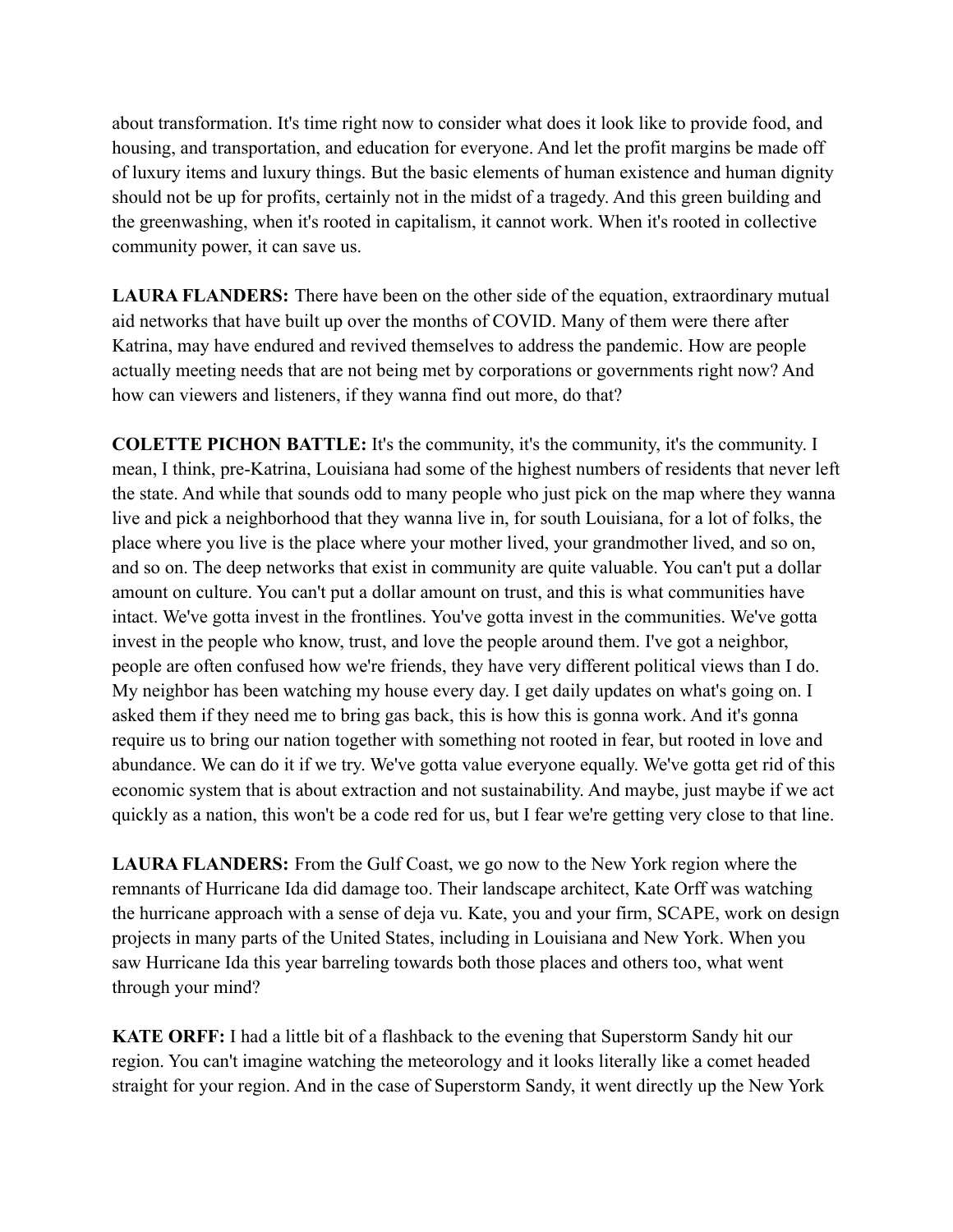side. And the case of Ida, it came through Louisiana and up and over the sort of Central United States. Just the tale of these two storms, if you will, just describes how the risk that we face is truly diverse. There's not one kind of climate risk in our built environment. There's not just sea level rise to contend with or extreme heat. We are looking, like in the case of Ida, at a rain storm that dropped just incredible amounts of rain on our built environment, which we've largely paved over. So, we had a very, very different set of challenges in the region here after Ida, flash flooding, some very tragic deaths in my borough of Queens, people living in basement apartments actually that were located, or that are located in a former lake. So, we've covered up much of our nature-based infrastructure and we filled it in, and now we are living with the risks that we have built.

**LAURA FLANDERS:** So you've just put your finger on it, I mean, a variety of challenges changing all the time, unpredictable, complex systems intersecting, not just with our habitat, but our habits of development, and housing, and where we put people and who. Talk for a minute about how that relates to the point that I hear coming across from you so strongly that one solution, particularly, a built concrete type solution won't be all we need to deal with climate change. And instead we need this kind of collaborative approach where we work with nature for something that you called regenerative design.

**KATE ORFF:** Absolutely. I feel like maybe, 1927 was a seminal time for America. We had major floods in the Mississippi River area, and there was a big movement to build levees and pull and gray infrastructure up and down the Mississippi River system. And that kind of set into motion this approach, which was like build a wall and then if it floods, just build it higher, spend more money, and more, and more money to kind of try to reduce risk by securing this through edges, through hard infrastructure, kind of like try to lock natural systems in place. But, of course, that is not the way that natural systems respond. And that obviously, is wholly insufficient for a climate changed environment where we're experiencing more rain, flashier for rain, like more intense rain in many regions where we are facing more extreme heat where sea levels are rising. And so, the old rules, frankly, do not apply.

**LAURA FLANDERS:** Am I hearing you right, that it would be a mistake for people to say, "Okay, look, what we've been doing works. It worked with respect to Ida. Let's just pull more concrete?

**KATE ORFF:** We have to do the opposite. We need to remove, depave and undo many of the mistakes that we've made in the built environment, particularly, here in the New York region. We have to soften our shorelines. We need to remove excess massive roadways. We have to integrate different forms of non-motorized transport into our built environment. And, otherwise, flash flooding will simply get worse, our biodiversity will continue to plummet. We will have more incidents of extreme heat because that is also very related. What I've been trying to do and what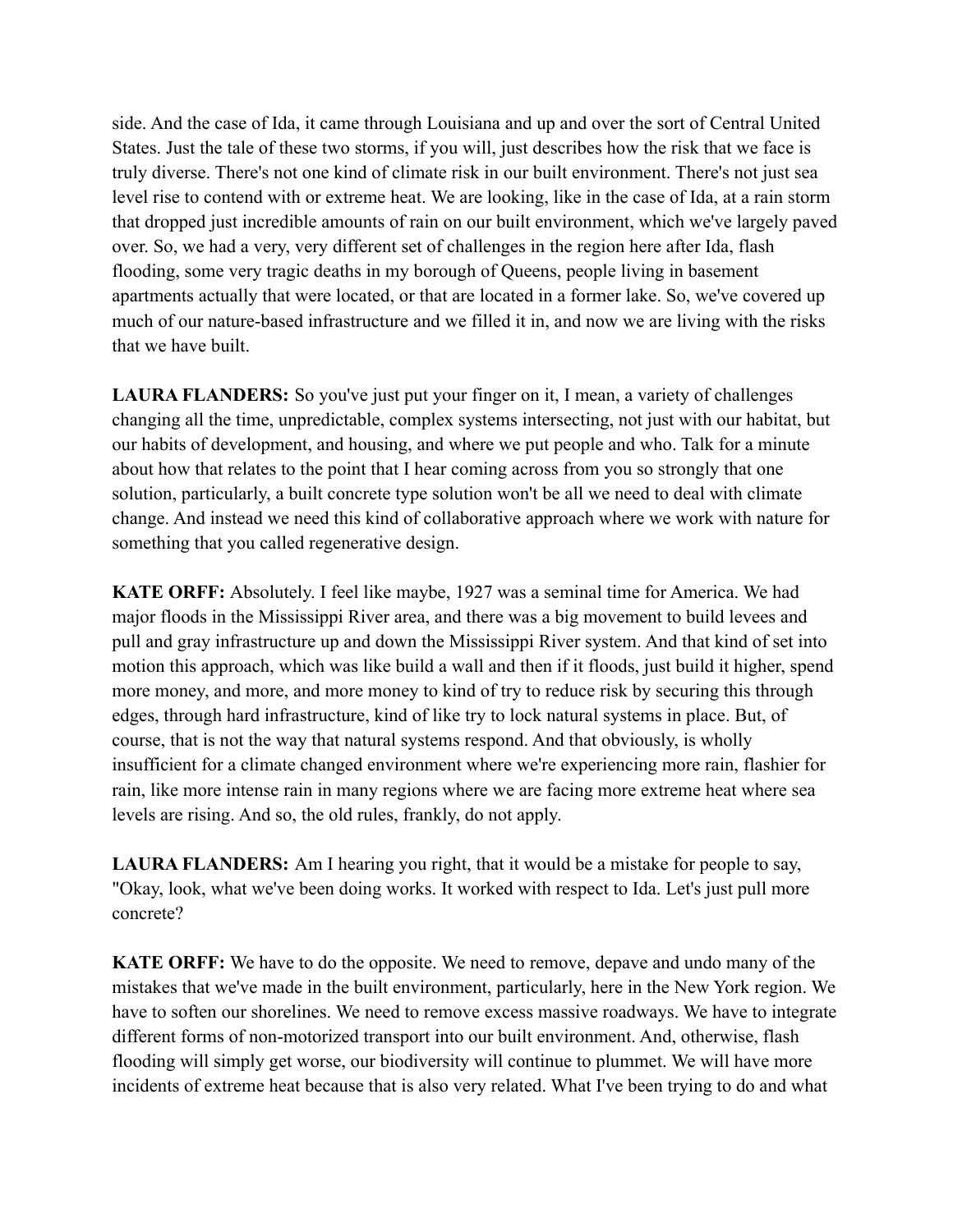the SCAPE office has been trying to do in many, many different contexts is to try to integrate and sort of revive ecosystems, and particular, not just to bring nature back in a kind of, I guess, a nostalgic way. It's really about propelling us forward into the next century with a vision around how people, nature and society can all co-exist and how we can reduce our climate risk without reviving the biodiversity that has plummeted globally.

**LAURA FLANDERS:** Could we even go back if we wanted to? Is wilding as some people call it even an option at this point?

**KATE ORFF:** I love the term rewilding because it inspires people. They're like, "I get that. That sounds great." However, just rewilding for the purposes of bringing species back isn't enough. I've tried to be very, very vocal about sort of recasting and framing ecosystems as next century infrastructure. So it's not just about rewilding, it's about thinking critically about design, about engineering, and about this kind of like new hybrid world where we're weaving ecosystems back into the urban landscape, where they have been decimated in places like the New York Harbor. We used to have, I guess it was around almost 25% of our harbor was oyster reefs. And so, obviously, that number is now at around zero to 1%, but those reefs cleaned the water and slowed the waters. It's very, very various different environments. So again, we can't move back. We have to move forward because we have different conditions.

**LAURA FLANDERS:** Now, let me ask you about what you're doing around Staten Island. You mentioned Storm Sandy and the lives that were lost then, including in Staten Island, that drew your attention to an area that you've been working in a pretty focused way ever since. And your work has reached a kind of tipping point, it seems to me, or a real historic moment. Talk to us about what these Living Breakwaters are and what is happening right now. And will it go ahead after what we've just seen?

**KATE ORFF:** We're leading a project called Living Breakwaters, which is a sort of a chain of breakwaters that are seated with oysters, with the Billion Oyster Project, and they cleaned the water, they slowed down the water, they kind of take that dangerous wave action out of the equation. They help replenish beaches and reduce erosion so that protective cushion of a thick beach is therefore, Tottenville, like the community on shore. But they're also designed in such a way to foster critical structural habitats. There's a big social component to the project too. It's really around, it's almost like a community organizing project. It's designed to kind of bring educators to the shoreline and to promote citizen science in the form of reef monitoring and oyster gardening. It's a different model than what we started with, which is like let's build a wall and put a billion dollars and throw a billion dollars in this one tiny thing that may or may not help, but that may or may not account for that very dynamic environment that we find ourselves in. Let's kind of focus on ecological infrastructure, social infrastructure, readiness, preparedness, and financial tools, spatial tools. We have to use more tools in the toolbox. Right now, we are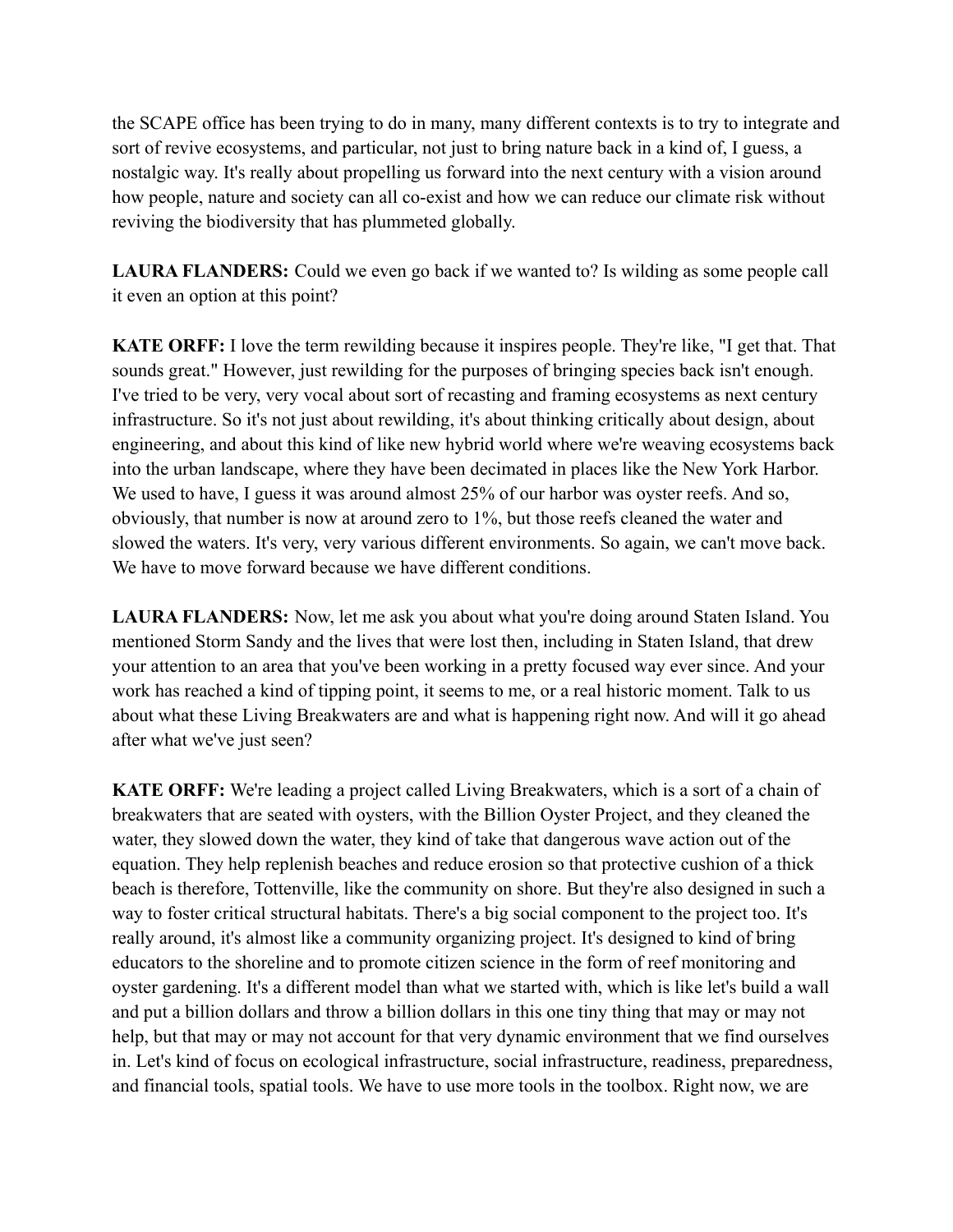thinking about the future with the tools of the last century. And so, I think, this way is really the way to proceed.

LAURA FLANDERS: This complexity that you describe, and you've been describing so far is nothing ordinary. I mean, you're talking about a complexity of climate and of coastline, but also of players and stakeholders. How does this actually happen? How did it happen in Staten Island?

**KATE ORFF:** It is incredibly complex. In fact, it's probably too complex at this moment. We need to break through the layers of government and begin to pilot these projects as soon as possible because they take time and they take a lot of energy. So, Living Breakwaters was funded through a very modest federal grant centered around innovation and infrastructure. So, it was funded by the federal government. It is being delivered by the Governor's Office of Storm Recovery, governor of New York. But it really involved quite a cross section of federal in terms of the army corps, state, and local governance, all kind of rallying around this concept and this intervention because it improves safety and reduces risk. And it's really investment in the next generation.

**LAURA FLANDERS:** This is a big year though, for initiatives like this one, it's a big year for SCAPE, your firm, as you've described it, but potentially for the country, given the large federal infrastructure package, that's in the offing and the talk, at least, about spending trillions of dollars on infrastructure and resilience. What do you think that could make in the way of a difference that kind of spending? Is there other legislation that you've also got your eye on, and what would be your best case scenario outcome of this moment?

**KATE ORFF:** We have a dwindling window to act. We desperately need a very robust infrastructure bill to pass, and we cannot spend the money on this infrastructure bill on widening roads and on carbon intensive forms of infrastructure. We have to do truly the opposite. And so, I'm incredibly hopeful, and I'm hopeful that in the bill, there is a sort of language in there around nature-based infrastructure. I'm truly hopeful that these projects can be kind of moved front and center. Also, Laura, you asked me about what else I'm interested in, I do feel like the Civilian Conservation Corps concept has tremendous potential.

**LAURA FLANDERS:** So the Civilian Conservation Corps was, I think, what we had in the 30's, right, this time it's a climate corps, is that right?

**KATE ORFF:** Yes, the Civilian Climate Corp. And I'm so excited about the potential of the Climate Corp to be tied to this infrastructure bill. That would be a dream job for me, which would be to kind of link these two things up because we do need to invest in an infrastructure, but we also need to invest in science-based learning and hands-on. I mean, I think about what the Living Breakwaters project represents, which is integrating, the seating of the reef by school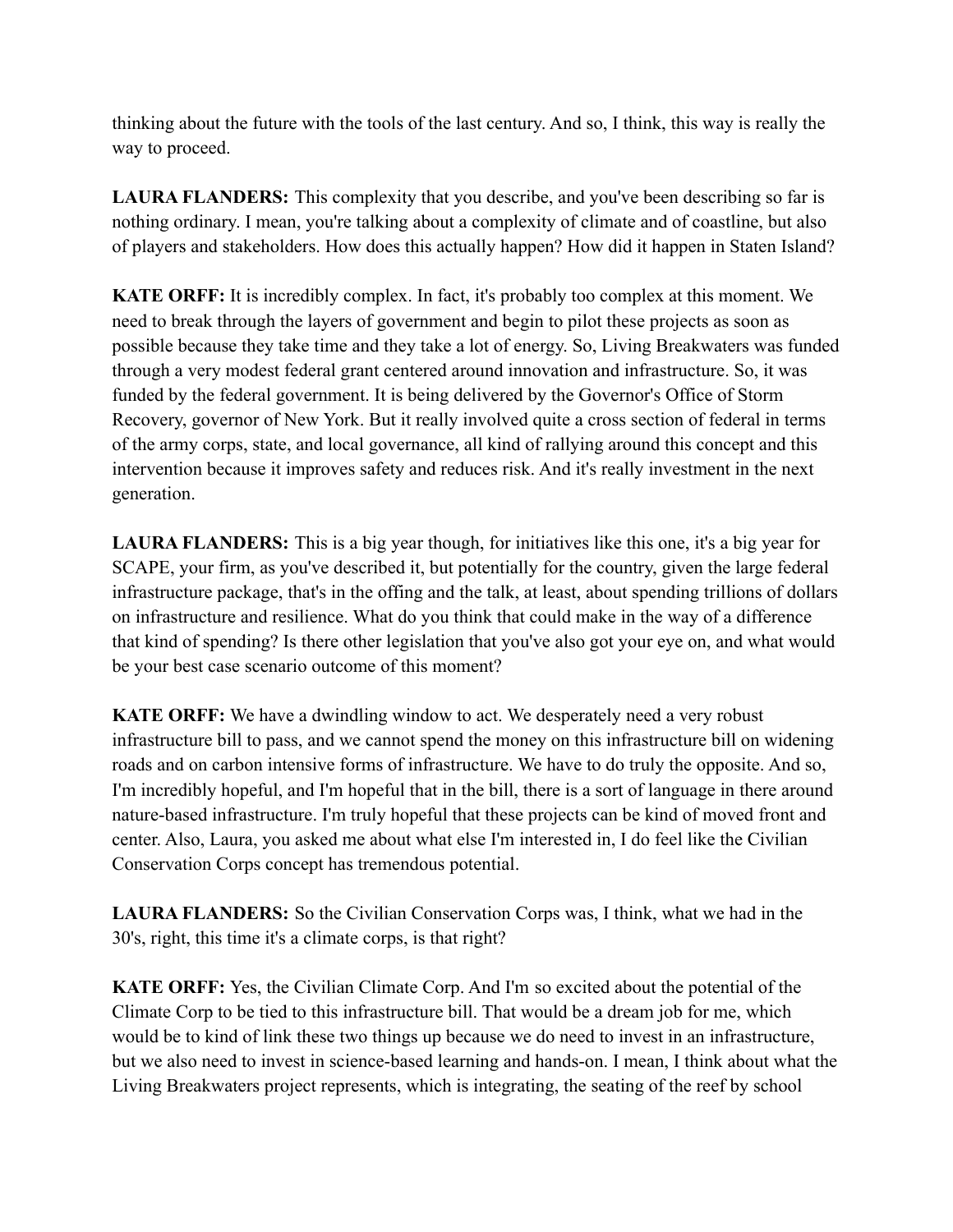children, eighth graders, middle schoolers, and high schoolers, and think about the tremendous potential of integrating the next generation who wants to participate.

**LAURA FLANDERS:** Colette talked about the ecosystem requiring an ecosystem of justice along with an ecosystem of a habitat that works. In relation to that, you've talked about the soft architecture of human behavior, which I think would kind of cover policy and practice, too. Can you just elaborate a little bit on what you mean by that? And are there things that individuals can do? We need federal government action, but are there things that people can do to change their habitats, their habits, the soft architecture of our lives?

**KATE ORFF:** We haven't sort of really broken through in terms of A, just making sure that everyone is aware of the risks that they face in their immediate environment. And then B, I don't think that we've invested enough in preparedness and education. We also will probably face very, very difficult choices in the next decades. I do feel like that's where this kind of softer, that human infrastructure will come into play. We may need to move people out of harm's way. We may need to kind of develop a national framework for equitable managed retreat. And we will need to expand the ways that we're beginning to address some of these challenges and not just say, throw billions of dollars at a single wall.

**LAURA FLANDERS:** Well, it is great talking to you. You're giving me a sense of hope and confidence, and I can feel your forward looking nature. You say you don't ever give up hope. You never despair. What keeps you going? What gives you a sense that we actually can do this .

**KATE ORFF:** Oh, I despair. I despair. I just also feel like it's an emotion that you have to sit with, but then move through. That cannot be the sort of final word here where exactly at the moment, where we have this broad front understanding, obviously, the science has been refuted for years, but at the very moment, when we have this opportunity in front of us to invest in ecology as infrastructure to invest in the future, to invest in a kind of a climate adaptation roadmap for the nation and for all of our kind of bioregions, we simply have to act, we cannot miss this moment.

**LAURA FLANDERS:** Thank you so much, Kate, or for the pleasure. Fantastic to talk with you. And we look forward to having you back on as the project in Staten Island and some of the others goes forward. Let's stay in touch.

**KATE ORFF:** Thanks so much.

**LAURA FLANDERS:** Concrete or community, well, obviously I'm gonna need a bit of both, but if people are suspicious about where money is going in big infrastructure packages right now, who can blame them? A lot of the same big money corporations that got us into this mess are the